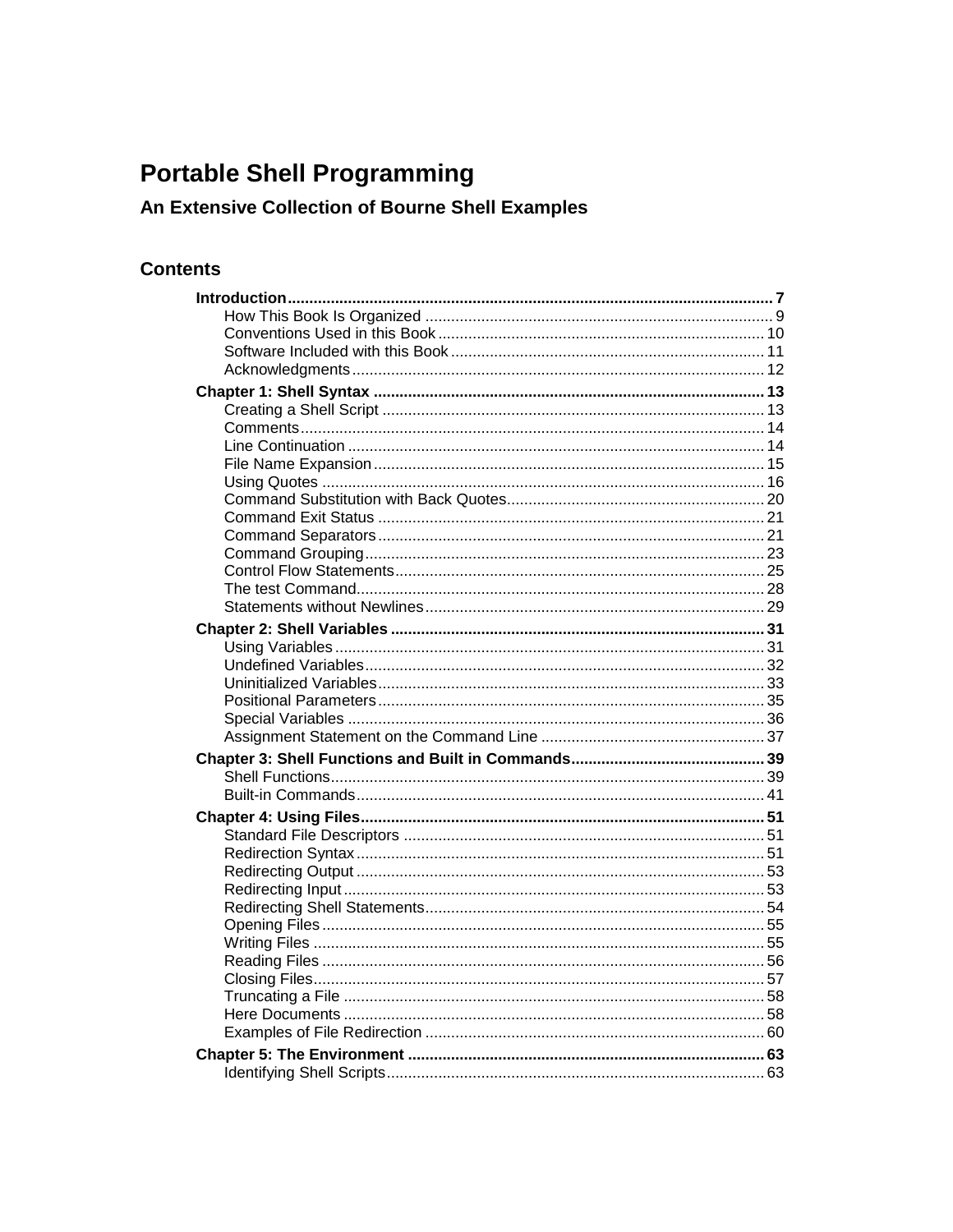| MkDir Command <b>MkDir</b><br>150 |  |
|-----------------------------------|--|
|                                   |  |
|                                   |  |
|                                   |  |
|                                   |  |
|                                   |  |
|                                   |  |
|                                   |  |
|                                   |  |
|                                   |  |
|                                   |  |
|                                   |  |
|                                   |  |
|                                   |  |
|                                   |  |